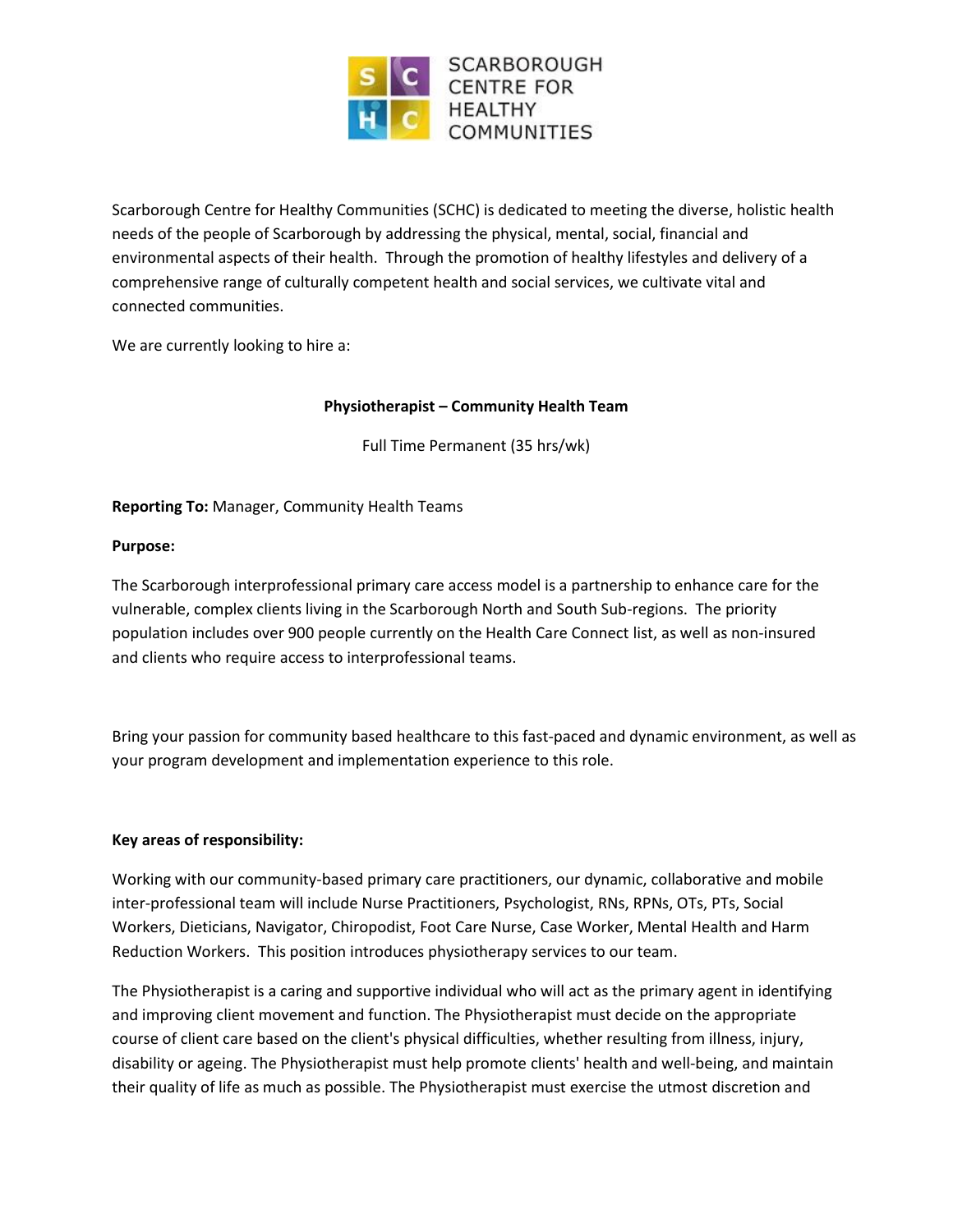have exceptional interpersonal skills. This individual will assist in the rehabilitation process by developing and restoring body systems (where possible); in particular the neuromuscular, musculoskeletal, cardiovascular and respiratory systems. Other responsibilities include the development and review of treatment programs and the completion and maintenance of client files.

Physiotherapists must work to help maintain and/or increase motor skills, balance, coordination, overall endurance and physical fitness.

## **Educational and/or Professional Qualifications:**

- Minimum 5 years experience
- Graduate of a Post-Secondary program in Physiotherapy.
- $-$  License to practice with the Ontario College of Physiotherapists.
- Eligible for membership in the Canadian Physiotherapy Association.
- Education and experience specific to the client populations (e.g. chronic disease, mental health and women's health) an asset.
- Demonstrated commitment to principles of an anti-oppression and cultural competence framework;
- An interest and commitment to working in a low-income, multilingual, multiracial community;
- Thorough knowledge of broad determinants of health and issues affecting low income, multi-lingual and radicalized and LGBTQ communities;
- Community experience an asset
- ADP Authorizer status required.
- Commitment to service excellence including continuing education and continuous quality improvement.
- Ability to function within an interdisciplinary team.
- Ability to adapt to and work effectively within a variety of situations, and with various individuals or groups.
- Demonstrates an ability to work in an iterative environment.
- $-$  Demonstrated ability to be flexible.
- Demonstrated ability in problem-solving and critical thinking.
- Able to generate new solutions and develop creative improvements.
- Demonstrated ability to assist clients, family members or other clients with concern and empathy; respecting their confidentiality and privacy and communicating in a courteous and respectful manner.
- Ability to speak a second language of our priority populations is an asset

# **Significant Working Conditions**

- $-$  Flexibility of hours occasional evening or weekend work may be required
- $-$  Flexible working sites
- Valid driver's license required
- Vehicle required